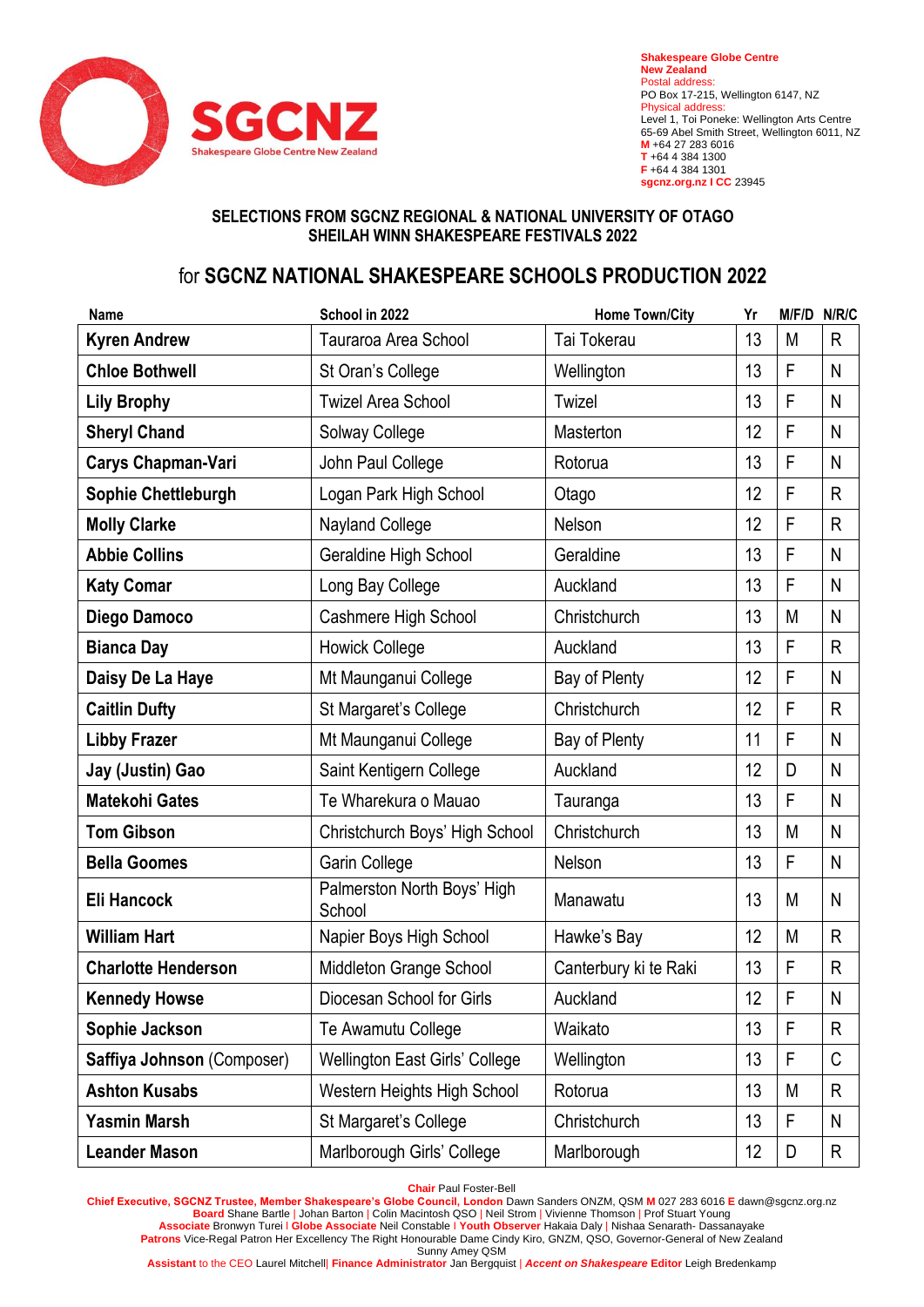

**Shakespeare Globe Centre New Zealand** Postal address: PO Box 17-215, Wellington 6147, NZ Physical address: Level 1, Toi Poneke: Wellington Arts Centre 65-69 Abel Smith Street, Wellington 6011, NZ **M** +64 27 283 6016 **T** +64 4 384 1300 **F** +64 4 384 1301 **sgcnz.org.nz I CC** 23945

| <b>Aibhinn McCann-Bell</b>    | St Matthew's Collegiate               | Wairarapa               | 12 | F | $\mathsf{R}$ |
|-------------------------------|---------------------------------------|-------------------------|----|---|--------------|
| Sadie McLoughlin              | Cashmere High School                  | Christchurch            | 13 | F | N            |
| Ryo Nishikawa                 | Long Bay College                      | <b>Auckland North</b>   | 13 | M | $\mathsf{R}$ |
| <b>Tama Porter</b>            | Kapiti College                        | Kapiti                  | 13 | M | N            |
| <b>Jason Robinson</b>         | James Hargest College                 | Southland               | 12 | D | $\mathsf{R}$ |
| <b>Claudia Sayers</b>         | St Cuthbert's College                 | <b>Auckland Central</b> | 13 | F | $\mathsf{R}$ |
| <b>Sukena Shah</b>            | New Plymouth Girls' High<br>School    | Taranaki                | 13 | F | $\mathsf{R}$ |
| <b>Tiaki Sharp</b>            | Nayland College                       | Nelson                  | 13 | M | N            |
| <b>Louie Skinner</b>          | <b>Twizel Area School</b>             | Twizel                  | 13 | F | N            |
| Nina Somerville               | <b>Western Springs College</b>        | <b>Auckland West</b>    | 13 | F | R            |
| Waruwhakamaharatanga<br>Taoho | Mount Maunganui College               | Bay of Plenty           | 12 | M | N            |
| Taipuhi Te Koha King          | <b>Dilworth Senior School</b>         | Hamilton                | 13 | M | N            |
| <b>Will Tickner</b>           | Wairarapa College                     | Masterton               | 13 | M | N            |
| <b>Matilda Vahey-Bourne</b>   | Tauranga Girls' College               | Bay of Plenty           | 12 | D | $\mathsf{R}$ |
| <b>Sarah Watane</b>           | Morrinsville College                  | South Waikato           | 12 | F | $\mathsf{R}$ |
| Jacob Waugh                   | Palmerston North Boys' High<br>School | Manawatu                | 13 | M | N            |
| <b>Eva Weld</b>               | Paraparaumu College                   | Kapiti                  | 13 | F | $\mathsf{R}$ |
| Kelea Wendelborn              | Kristin School                        | Auckland                | 13 | F | N            |
| <b>Janelle Woolley</b>        | Wellington Girls' College             | Wellington              | 12 | F | R            |
| <b>Markus Yearbury-Murphy</b> | Tauraroa Area School                  | Whangarei               | 12 | M | $\mathsf{N}$ |
| Amanda Yu (Costumier)         | Diocesan School for Girls             | <b>Auckland Central</b> | 11 | F | $\mathsf C$  |

 $KEY: F = Female$  $M = Male$ D = Diverse R= Regional Festival Selection N = National Festival Selection C = Competition School = Attended at the time of the Festivals in 2022 City/Town = Home town (not necessarily where school is)

Dawn Sanders ONZM QSM, SGCNZ CEO P: 04 384 1300 M: 027 283 6016 E: [dawn@sgcnz.org.nz](mailto:dawn@sgcnz.org.nz) 18/6/2022

**Chair** Paul Foster-Bell **Chief Executive, SGCNZ Trustee, Member Shakespeare's Globe Council, London** Dawn Sanders ONZM, QSM **M** 027 283 6016 **E** dawn@sgcnz.org.nz **Board** Shane Bartle | Johan Barton | Colin Macintosh QSO | Neil Strom | Vivienne Thomson | Prof Stuart Young **Associate** Bronwyn Turei l **Globe Associate** Neil Constable I **Youth Observer** Hakaia Daly | Nishaa Senarath- Dassanayake **Patrons** Vice-Regal Patron Her Excellency The Right Honourable Dame Cindy Kiro, GNZM, QSO, Governor-General of New Zealand Sunny Amey QSM

**Assistant** to the CEO Laurel Mitchell| **Finance Administrator** Jan Bergquist | *Accent on Shakespeare* **Editor** Leigh Bredenkamp